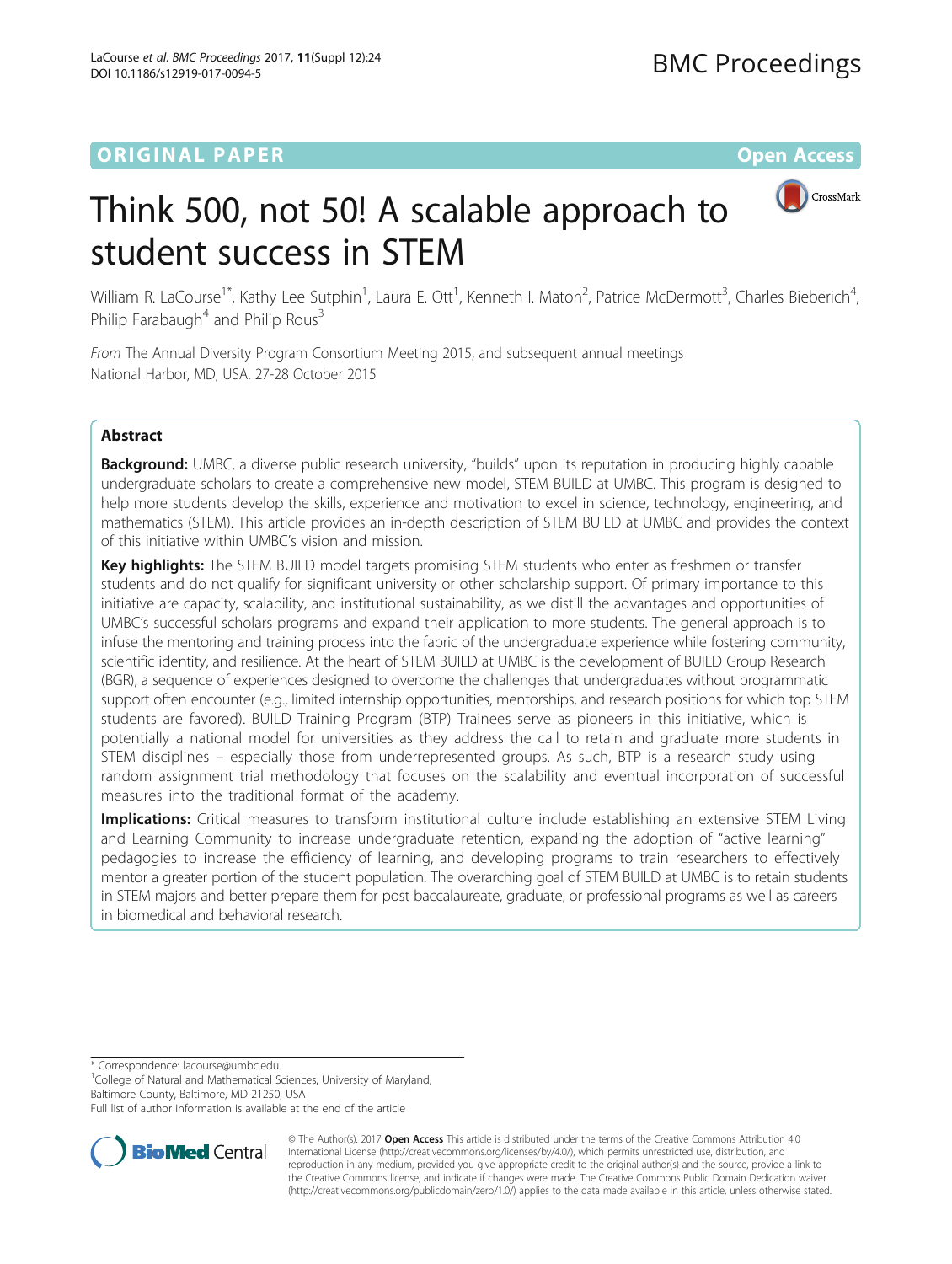#### <span id="page-1-0"></span>Background and context

STEM Building Undergraduate Innovations in Leadership and Diversity at UMBC, or STEM BUILD at UMBC, aims to address the imperative of three contemporary reports: Engage To Excel: Producing One Million Additional College Graduates With Degrees In Science, Technology, Engineering, and Mathematics [\[1\]](#page-10-0); Rising Above the Gathering Storm [\[2\]](#page-10-0); and Expanding Underrepresented Minority Participation [\[3\]](#page-10-0). It does so by clearing the pathway for the multitude of students who enter universities and colleges with the potential to succeed, but who are not eligible for significant university or other scholarship support on the basis of their previous academic performance. Members of this highly diverse population of students (i.e., entering freshmen and transfer students) may be highly motivated to pursue STEM majors, but lack adequate support and resources to reach their goal. For example, the need to have paid employment negatively impacts students from low-income families in their ability to dedicate the time and attention needed to complete STEM degrees, particularly in the areas of biomedical or behavioral research. The 2012 report by the President's Council of Advisors on Science and Technology (PCAST), Engage to Excel, identified three key reasons that students abandon STEM majors: uninspiring introductory courses, difficulties with the math required in introductory STEM courses, and an unwelcoming atmosphere from faculty in STEM courses [\[1\]](#page-10-0).

STEM BUILD at UMBC is addressing these issues by establishing and studying comprehensive support strategies for a community of funded BUILD Training Program (BTP) Trainees and Affiliates. We are "building" upon UMBC's rich experiences as a public research university in producing highly capable and competitive undergraduate scholars in a diverse setting. This initiative targets promising, entering first-time full-time (FTF) and transfer students, who are interested in pursuing STEM majors but are at risk of switching to non-STEM majors, graduating with low GPAs, or not graduating. This targeted category of Tier 2 undergraduates who, for the purpose of this initiative, would typically be represented in the upper-middle distribution of a standard bell curve (Fig. 1). They are promising students who exceed UMBC's admission requirements but do not qualify for significant university or other scholarship support. These Tier 2 students typically matriculate into UMBC as freshmen or transfer students with entering cumulative GPAs less than 3.4 on a maximum GPA scale of 4.0, which is the threshold for many scholars programs. UMBC's 2003–2007 institutional cohort data ( $N = 1755$ ) indicates that for students matriculating into targeted STEM degree programs as freshmen, 31.6% of students with final cumulative GPAs lower than 3.2 and 4.15% with cumulative GPAs greater than/equal to 3.2 did not complete a degree in 6 years. This pattern holds across all race and ethnicity categories for Tier 2 students despite their having started at UMBC with high interest in



completing STEM majors. In addition, 9.85% of the students in this six-year cohort with final cumulative GPAs lower than 3.2 earned degrees in non-targeted programs in 6 years, representing an additional loss in STEM majors. The disciplines targeted in this initiative include those related to biomedical or behavioral science under the departments of biological sciences, mathematics and statistics, chemistry and biochemistry, chemical and biochemical engineering, mechanical engineering, and psychology.

### Institutional context

Established in 1966, UMBC is one of 12 institutions in the University System of Maryland. At its inception, UMBC was intended to prepare students for professional schools in downtown Baltimore. UMBC's rapid development as a public research university is reflected by its recognition and classification by the Carnegie Foundation for the Advancement of Teaching as a Research University (High Research Activity). UMBC delivers a distinctive undergraduate educational experience characterized by a strong liberal arts and sciences core, and it offers graduate programs emphasizing selected areas of science, engineering, information technology, public policy, and human services. UMBC aspires to "integrate teaching, research, and service to benefit the citizens of Maryland," and to advance "knowledge, economic prosperity, and social justice by welcoming and inspiring inquisitive minds from all backgrounds" [\[4](#page-10-0)]. Students come from nearly all of the 50 states and more than 100 nations, creating a richly diverse student body and an exciting atmosphere for learning and teaching. The Fall 2016 enrollment was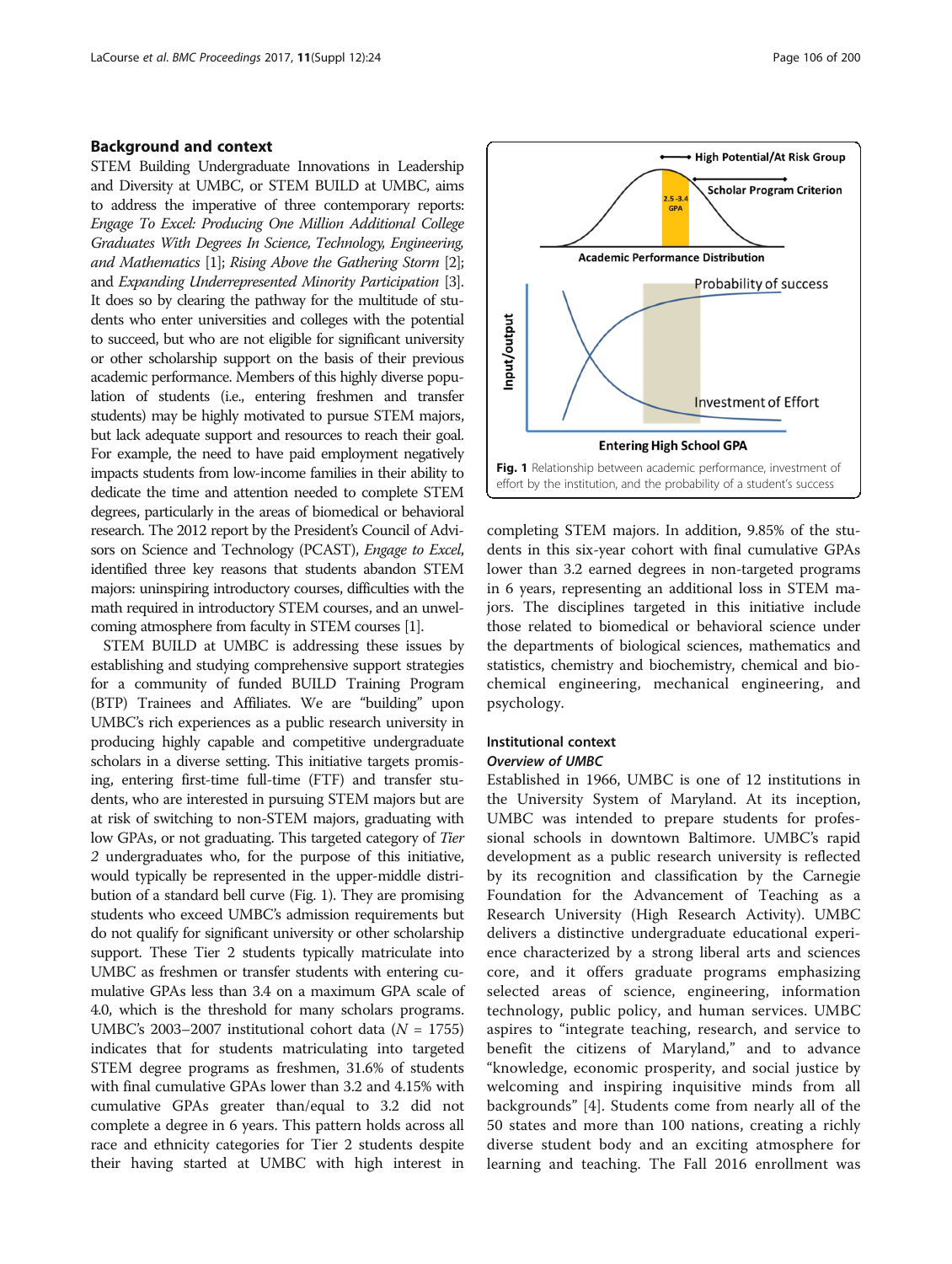13,640, which included 11,142 undergraduate and 2498 graduate students. Of the Fall 2016 undergraduates who identified a single ethnicity, 17.4% are Black, 20.9% are Asian and 6.7% are Hispanic with an overall undergraduate gender ratio of 55.4% male and 44.5% female. A significant number of our undergraduates transfer from other institutions, with about half of each year's new students coming from community colleges and, of these, about one-third planning to pursue degrees in STEM. UMBC offers 55 majors, 35 minors and 24 certificate programs.

Inquiry is central to UMBC's curriculum. UMBC faculty and researchers actively seek collaborative research opportunities and undergraduates are encouraged to pursue their own research questions with the support of faculty mentors. Hacker and Dreifus [[5\]](#page-10-0) commented on UMBC's integration of research and instruction in their book Higher Education: "Of all the research universities we visited, UMBC was the place that we thought had most capably connected its research functions with its undergraduate schooling." The University attracts high-achieving students through the nationally acclaimed Meyerhoff Scholars Program and a number of other scholars programs.

One of UMBC's goals is to offer academically talented undergraduate students an honors university experience. We are a young university with a national footprint and reputation that receives continuous recognition for its 1) strong commitment to undergraduate teaching and innovation (U.S. News and World Report); 2) strong research, innovation, and international outlook (Times Higher Education); and 3) "Best Value" (The Princeton Review, Kiplinger's Personal Finance, and Fiske Guide to Colleges).

#### History of UMBC student research training programs

Over the past 26 years, the Meyerhoff Scholars Program has received national attention for graduating hundreds of underrepresented minority students, most of whom have gone on to pursue graduate degrees [[6](#page-10-0)] and successful careers. Research shows that Meyerhoff Scholars are twice as likely to earn a STEM bachelor's degree and more than five times more likely to enroll in and complete graduate study compared to students who were accepted but declined to participate in the Meyerhoff Scholars Program [[7](#page-10-0)–[10\]](#page-10-0). Further, the sense of community developed as part of the Meyerhoff Scholars Program, especially at the end of the first year, correlates to increased science identity and research self-efficacy [[10](#page-10-0)]. As a result of the Meyerhoff Scholars Program and other initiatives focused on minority student achievement in STEM, UMBC has become a national leader in the number of African American bachelor's degree recipients who go on to complete a Ph.D.

in STEM fields, particularly in the life sciences [[9](#page-10-0)–[11](#page-10-0)]. Similarly, the Maximizing Access to Research Careers Undergraduate Student Training in Academic Research (MARC U\*STAR), the Howard Hughes Medical Institute Undergraduate Scholars, and the University System of Maryland's Louis Stokes Alliance for Minority Participation (LSAMP) Programs have increased the quantity and quality of underrepresented minority and other students receiving baccalaureate degrees in STEM fields as well as the number of minority students entering Ph.D. or MD/Ph.D. programs, especially in the biomedical sciences.

The lessons learned from these and other programs are numerous and significant [[12](#page-10-0)–[14\]](#page-10-0). Although there is strong evidence that specialized support programs synergistically increase the number of graduating STEM students not affiliated with scholars programs, both in STEM fields and across all disciplines [\[15\]](#page-10-0), data show that many promising students either fail to be retained in STEM majors or complete STEM degrees but are not competitive for top jobs or admission into graduate programs [\[10, 16](#page-10-0)]. STEM BUILD at UMBC will be drawing from those students who were not qualified to participate in the Meyerhoff, MARC and/or LSAMP scholars programs. This pool of students (i.e., Tier 2) are less likely to graduate or be retained in the STEM discipline of their choice. These data provide the context and motivation for the STEM BUILD at UMBC study.

#### STEM BUILD at UMBC

#### Program aims and evidence base for initiatives

STEM BUILD at UMBC targets promising Tier 2 students who are likely to benefit from additional mentoring, training, and assistance to overcome the hurdles that are often a result of unfamiliarity with best practices (first generation college), poor advising, financial need (socio-economic factors), or a deficit of preparation/inspiration (traditional classroom lecturing). Most importantly, applied learning experiences are well-known to be transformational to a student's success (in STEM and non-STEM areas), but access to them is limited by the number of positions available to non-scholars for internships, mentorships, and undergraduate research positions. The practices of STEM BUILD at UMBC are being vetted to increase the number of students from all backgrounds who succeed in STEM (Fig. [1\)](#page-1-0).

UMBC's six-year overall graduation rate averaged 59.4% for first time, full-time, degree seeking freshmen who entered UMBC from 1999 to 2010 and was 63.3% for the cohort entering in Fall 2010 [\[17](#page-10-0)]. Generally, only half of all students enrolled in postsecondary education graduate [\[16](#page-10-0), [18](#page-10-0)]. Given the nation's troubling low graduation rates, policymakers and researchers are interested in identifying factors that predict college graduation. Theoretical and empirical approaches for increasing the number of STEM graduates come from four interrelated traditions: (i) general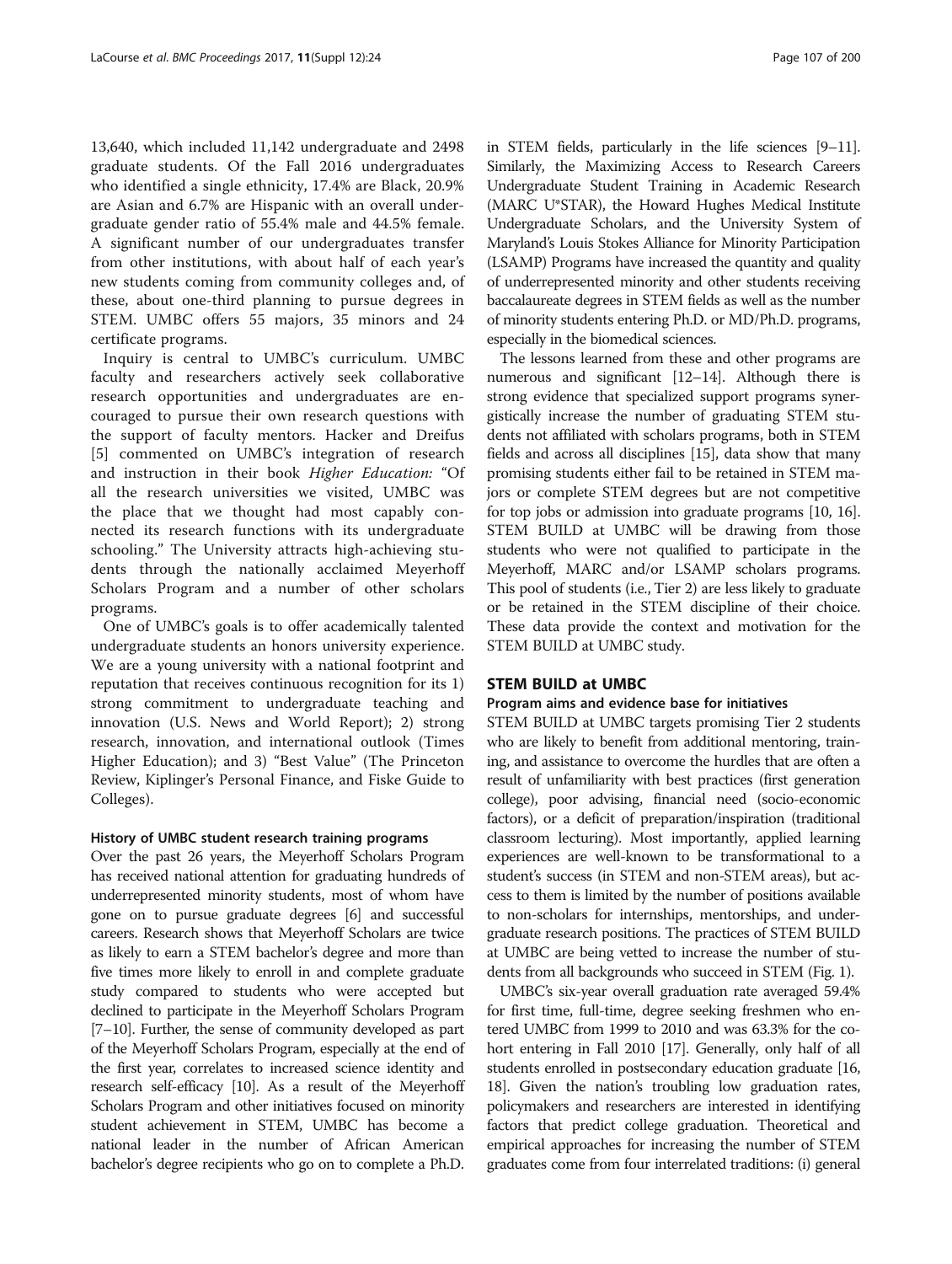approaches to increasing retention and graduation rates; (ii) general approaches to increasing retention and graduation rates for underrepresented groups; (iii) approaches to increasing STEM retention and graduation rates; and (iv) approaches to increasing retention and graduation rates for underrepresented groups in STEM. The cost of financial aid to increase retention rates for large numbers of additional students is cost prohibitive.

With the goal of serving as a national model in higher education, the STEM BUILD at UMBC is using research and understanding of best practices to increase diversity participation and STEM success. Research literature [[19](#page-10-0)] suggests that the critical factors for minority student success, performance, and persistence in STEM fields include: (i) knowledge and skills, (ii) motivation and support, (iii) monitoring and advising, and (iv) academic and social integration. The unique approach of STEM BUILD at UMBC (in contrast to individual scholars programs) is to infuse methods addressing these critical factors, especially the mentoring and training process, into the fabric of undergraduate degrees and experience. The goal of this approach is provide all matriculating STEM students across the academic performance spectrum with the opportunities and advantages of a scholars program (e.g., a simulated one-on-one faculty applied learning experience). Of primary importance are capacity, scalability, and institutional sustainability as we envision the advantages and opportunities of individual scholars programs applied to *all* students. Therefore, the STEM BUILD at UMBC motto of "Think 500, not 50!" is a major factor in all program decisions.

While many successful programs are replicated, few use methodology to study program factors that contribute to student success and which can be effectively scaled up for broader impact. Meyers and Dynarski argue that the best method to distinguish between the factors is to randomly assign students to treatment groups [\[20\]](#page-10-0). The desire for a study complemented the NIH requirement to include an undergraduate training program with prescribed (i.e., NIH Kirschstein) support. In order to critically assess outcomes, evaluate the success of initiatives, and enhance the potential adoption of components by other institutions, the STEM BUILD training core is being conducted using Randomized Control Trial (RCT) methodology, vide infra. An extensive effort by an experienced assessment team is an essential component of the initiative's evaluation plan.

#### BTP trainees and BUILD affiliates - recruitment

BTP Trainees are the pioneers of this potential national model that answers the call to retain and improve the success of STEM majors, especially those from underrepresented groups. The BTP is being designed for its scalability with the overarching goal of ensuring that the BTP Trainees (as exemplars) are retained in STEM majors and better prepared for future opportunities. Staff work with the lead evaluator and the Office of Financial Aid and Scholarships (OFAS) to identify a pool of first year students (freshmen and transfers) using a Tier 2 recruitment protocol that aligns with NIH expectations for race neutrality and other eligibility requirements for freshmen (i.e., citizenship status, full-time, targeted STEM major, MSAT ≥550 and a minimum HSGPA of 3.0 and typically less then 3.4) and transfer (i.e., earned an associate's degree or 56 college academic credits with a minimum GPA of 3.0). Identified students are formally invited to apply for the STEM BUILD research study using an online application and understand that, if selected, they may have the opportunity to be placed in one of three groups – Group 1: BTP with significant scholarship and programmatic support and STEM LLC housing; Group 2: Guaranteed campus housing in the popular STEM Living and Learning Community with programmatic but no monetary support; and Group 3: Control/Comparison group with monetary incentives for survey completion. To allow for scalability and ensure that applicants identify with the mission of STEM BUILD at UMBC, the online application includes four essay questions adapted from interview questions used by other UMBC scholarship programs to gauge the mindset of applicants. Selections must be finalized to meet the annual UMBC housing deadline of May 1st.

The Affiliate BUILD Program, the BUILD a Bridge to STEM Summer Internship, is the focus of the Research Enrichment core of the STEM BUILD at UMBC Initiative. Students, nominated by their collaborating four-year institution or community college, spend 6 weeks working in BUILD Group Research (BGR) teams to explore real problems with faculty or industry researchers at UMBC. The summer internship, which extends the inclusive alliance of the Gates-funded t-STEM Transfer Student Success Initiative, is intended to be a potential BTP recruitment tool for eligible transfer students.

## BUILD programs description

The STEM BUILD at UMBC program weaves the many aspects of research into a series of training and mentoring experiences targeting Tier 2 students that build and escalate over a four-year cycle. The program is intended to fit into the standard academic educational pathway of multiple STEM majors. BTP Trainees will need time and additional effort to build their skills, competencies, and confidence, which is what STEM BUILD at UMBC is designed to accomplish. Table [1](#page-4-0) outlines the mentoring and training program for the BTP Trainees. The program is divided into four periods that reflect the standard BTP pathway and are described as follows.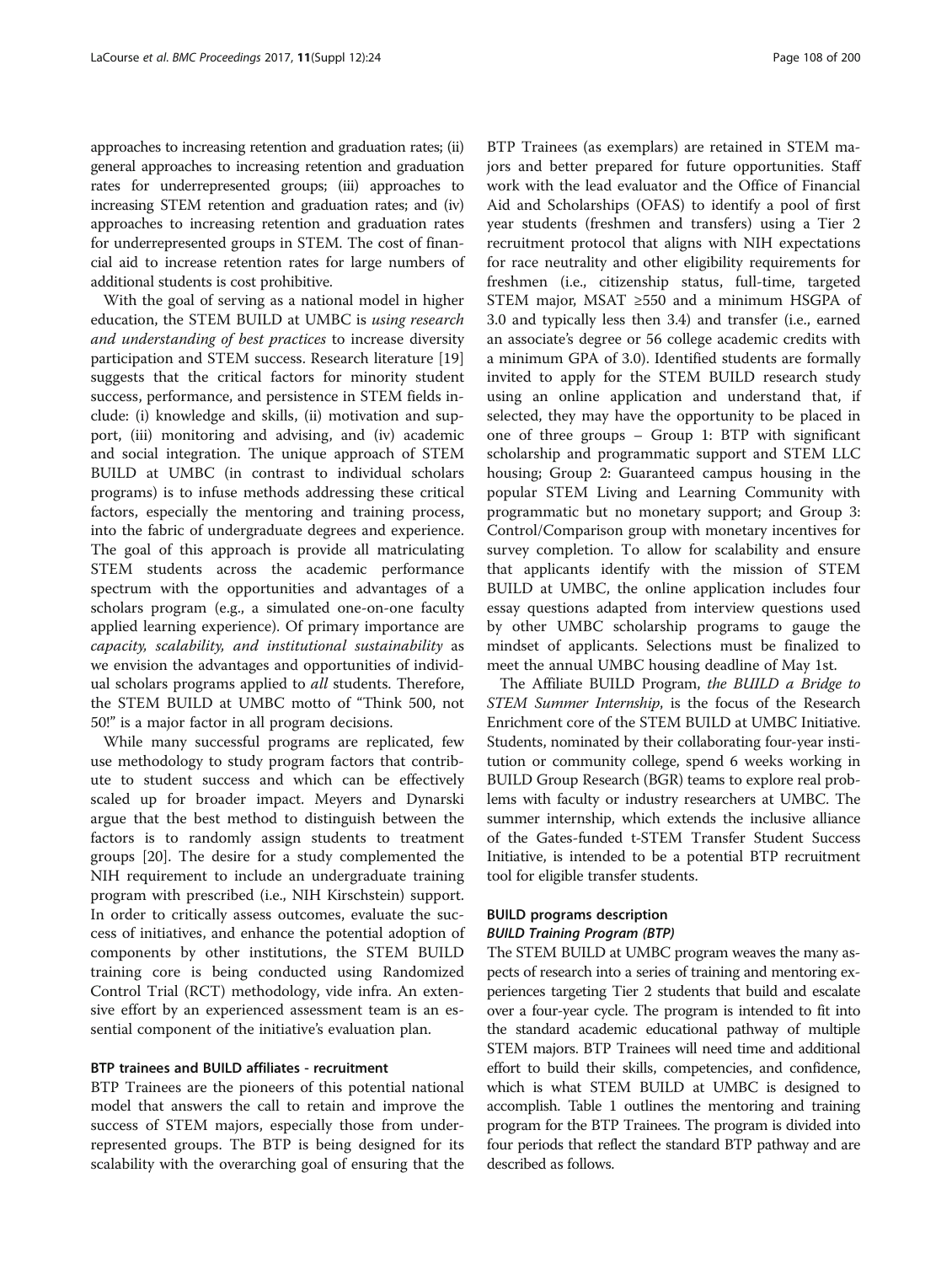| <b>BUILD Period</b> | SEM/YR       | <b>BTP Trainees</b>                                                                                                                                            | Comment                                                                                                                                                                      |
|---------------------|--------------|----------------------------------------------------------------------------------------------------------------------------------------------------------------|------------------------------------------------------------------------------------------------------------------------------------------------------------------------------|
| $\mathbf{1}$        | SR 15        | <b>Build a Bridge to Success (BBS)</b><br>Math Preparation<br>SURF - Attendance                                                                                | Establishing a strong foundation<br>Math 106 - Algebra (if needed)<br><b>BBS</b> - Career engagement and<br>exploration, the Scientific Method,<br>Group Research Experience |
|                     | FA 15        | <b>Quantitative Reasoning Laboratory</b><br>Intro to a Research University (IRU)<br>STEM LLC, BUILD UP, Leadership Series<br>UGRS/posters (Microbiome Project) | <b>IRU</b> - study skills, time management,<br>academic integrity, communication<br>skills, diversity<br>Pre-Calculus and English 100/110<br>Standard Classes <sup>a</sup>   |
|                     | SP 16        | STEM LLC, BUILD UP, Leadership Series                                                                                                                          | Standard Classes <sup>a</sup>                                                                                                                                                |
| 2                   | SR 16        | <b>Bioanalytical Research Training (BRT)</b><br>EHS 115 - Medical Terminology <sup>b</sup><br>SURF, (Bridge Repeat) <sup>d</sup>                               | Developing technical laboratory skills<br>in context of authentic question                                                                                                   |
|                     | FA 16        | Intro to Discovery (ID)<br>UGRS/Posters (BRT)<br>STEM LLC <sup>c</sup> , BUILD UP, Leadership Series                                                           | $ID$ – Finding research opportunities,<br>Applications/Resumes/Elevator Pitches<br>Standard Classes <sup>a</sup>                                                             |
|                     | SP 17        | STEM LLC <sup>c</sup> , BUILD UP, Leadership Series                                                                                                            | Standard Classes <sup>a</sup>                                                                                                                                                |
| 3                   | SR 17        | Phage Hunters, REU, Internships, BGR<br>GRE Preparation, SURF, (Bridge Repeat) <sup>d</sup>                                                                    | Engaging in authentic research and<br>developing laboratory, scientific<br>communication, and research skills                                                                |
|                     | <b>FA 17</b> | Intro to Post-Bac (IPB)<br>UGRS/Posters (Phage Hunters)<br>STEM LLC <sup>c</sup> , BUILD UP, Leadership Series                                                 | <b>IPB</b> - Careers/Proposal Writing<br>Standard Classes <sup>a</sup>                                                                                                       |
|                     | SP 18        | Ethics and Integrity in Scientific Research<br><b>URCAD/Oral Presentations</b><br>STEM LLC <sup>c</sup> , BUILD UP, Leadership Series                          | Standard Classes <sup>a</sup>                                                                                                                                                |
| $\overline{4}$      | <b>SR 18</b> | REU, Internships, BGR<br><b>GRE Preparation Course</b><br>Biomedical Case Studies Course<br>(Bridge Repeat) <sup>d</sup>                                       | Implementation of Skills and<br>Competencies                                                                                                                                 |
|                     | <b>FA 18</b> | <b>UGRS/Posters</b><br>STEM LLC <sup>c</sup> , BUILD UP, Leadership Series                                                                                     | Standard Classes <sup>a</sup>                                                                                                                                                |
|                     | SP 19        | <b>URCAD/Oral Presentations</b><br>STEM LLC <sup>c</sup> , BUILD UP, Leadership Series                                                                         | Standard Classes <sup>a</sup>                                                                                                                                                |

<span id="page-4-0"></span>Table 1 Outline of the mentoring and training program for BTP Trainees

<sup>a</sup>As defined by each students' personal pathway plan <sup>b</sup>Completed at some point during their undergraduate studies

c Voluntary participation in the STEM LLC

<sup>d</sup>Summer BUILD Repeat – Start of a new BTP Trainee cohort for each academic year of the program

BUILD Period 1 is designed as a six-week hybrid program (half online and half on-campus) to establish a strong foundation of basic skills and academic enrichment. BTP Trainees participate in the BUILD a Bridge to Success Summer program that focuses on intensive preparation of math skills and academic preparedness, leadership, STEM career exploration and planning, a BGR experience (i.e., Microbiome Project), stressreduction activities, community-building, and exposure to the UMBC research community through attendance at the University's annual Summer Undergraduate Research Fest (SURF) each August. The BUILD a Bridge to Success Summer program repeats each summer for new Trainees. In the fall and spring, Trainees enroll in classes according to their personal academic pathways, which have been planned with advisors from the BUILD

program and the students' academic majors. All Trainees enroll in the interdisciplinary Quantitative Reasoning: Measurement and Skills Laboratory (two credits) to further develop their quantitative and scientific reasoning skills. Introduction to a Research University (one-credit) is a seminar-style class that focuses on academic and personal success skills (i.e., time management, study skills), presenting research (i.e., Microbiome Project) at a fall regional undergraduate research symposium, and learning about science and research. Beginning in spring, all Trainees participate in the BUILD UP program, which is then scheduled for every semester of a trainee's tenure in the program and includes a monthly leadership seminar series.

BUILD Period 2 is designed to train students in the foundational bioanalytical skills needed for a research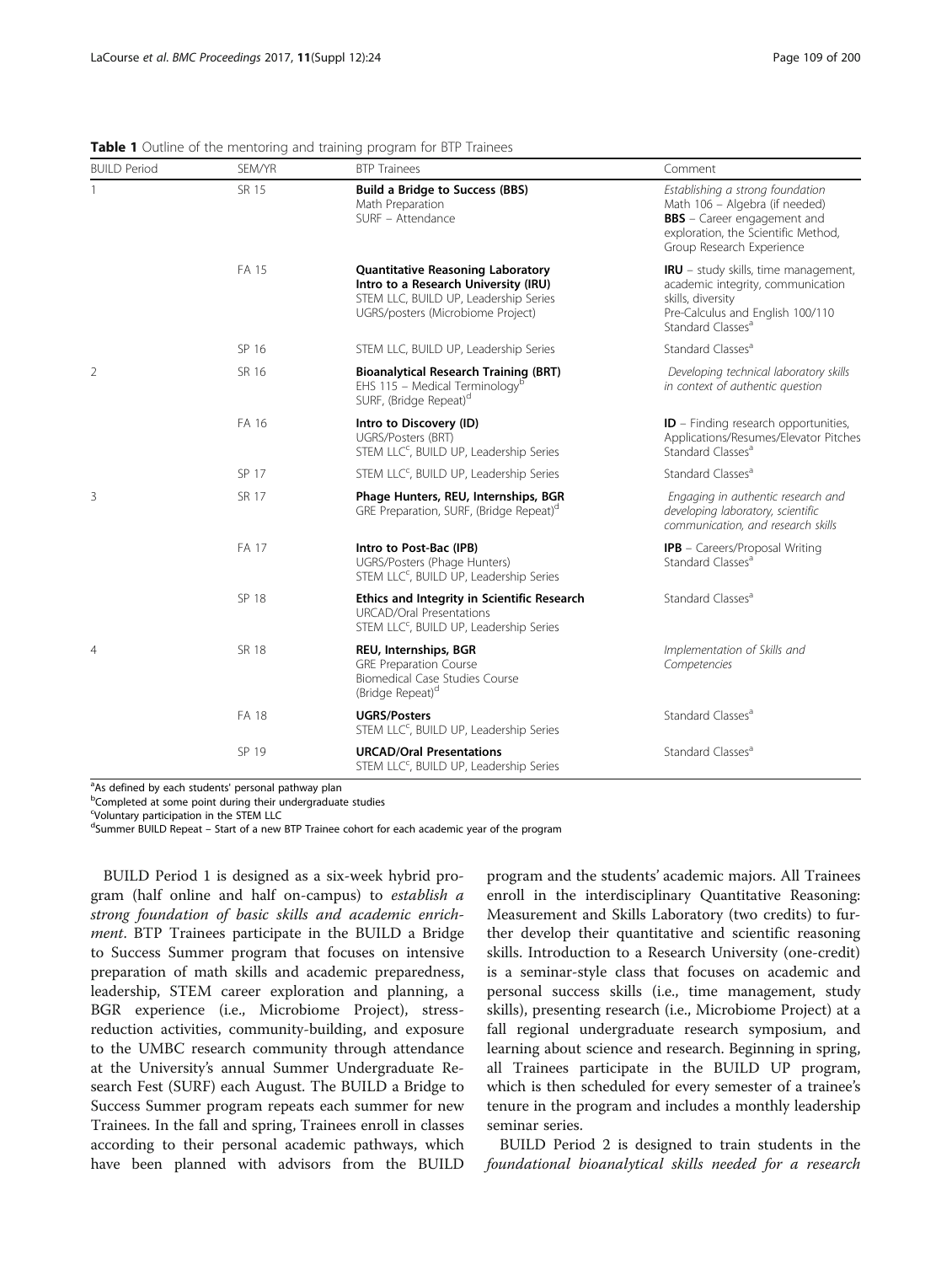career, especially concerning data, its collection, and interpretation. In the second summer, Trainees explore the myriad of molecular biology (e.g., polymerase chain reaction, Western Blot, etc.) and bioanalytical techniques and instruments (e.g., mass spectrometry, nuclear magnetic resonance spectroscopy, chromatography, etc.) needed to conduct biomedical research by participating in Bioanalytical Research Training (BRT). As part of BRT, students learn to select the proper tools/instruments, design controlled experiments, collect measurements, analyze and interpret experimental results, and advance their public speaking skills. During students' second year, they must complete the Introduction to Research (Discovery) online (zerocredit) practicum, which is designed to help students find research opportunities, explore mentoring styles and the research culture, and develop professional skills needed to communicate with others in the STEM discipline. Before graduation, all Trainees must enroll in EHS 115: Medical Terminology, which is an online course designed to introduce students to the language of medicine and related research careers. Further, each student must complete the one-credit Ethics and Integrity in Scientific Research (BIOL 397) course, which is typically completed during the spring semester of their second year.

BUILD Period 3 is organized to help students further build confidence and skills associated with performing independent research through a group research experience specifically modified for BTP Trainees from the introductory UMBC Phage Hunters experience during their third summer [\[21](#page-10-0)]. Trainees complete a non-credit experience that represents a condensed version of the first semester, wet-lab, component of the in the HHMI Science Education Alliance – Phage Hunters Advancing Genomic and Evolutionary Sciences (SEA-PHAGES) program ([http://www.hhmi.org/science-education/devel](http://www.hhmi.org/science-education/developing-scientists)[oping-scientists](http://www.hhmi.org/science-education/developing-scientists)). In that experience they isolate and characterize bacteriophages from soil samples using microbiological and molecular biology techniques [\[22](#page-10-0)]. This abridged version provides students with a brief but intense introduction to microbiological and molecular biology-based research. Some students are inspired to matriculate in the full credit-bearing PHAGE experience during the academic year, while others pursue other forms of applied learning experiences. The third summer program will be supplemented with Graduate Record Exam (GRE) preparation sessions, and followed by BUILD UP programming with a practicum entitled Introduction to Post-Bac, focusing on various STEM career paths and the professional development skills needed for a career in biomedical research and proposal writing. All BUILD students are expected to present or attend at the UMBC Undergraduate Research Symposium in the Chemical and Biological Sciences (URS) in the fall and/or the campus-wide

Undergraduate Research and Creative Achievement Day (URCAD) in the spring.

BUILD Period 4 is dedicated to applying skills and competencies obtained by Trainees during their tenure in this program. Activities during the fourth training year include an approved research experience (e.g., REU, Internship, or BGR project) over the summer and a Biomedical Case Studies course that requires students to practice reasoning and knowledge skills on real-world cases. Trainees will present the results of their research experience for presentation at SURF (Summer), URS (Fall), URCAD (Spring), and/or an appropriate regional or national conference.

Throughout the cycle of the four STEM BUILD periods, trainees are exposed to and trained through the BUILD escalating series of academic enrichment, professional development training, and research mentoring activities. Each year, the STEM BUILD at UMBC Initiative ensures that Trainees attend and/or deliver poster or oral presentations at local, regional, or national research conferences.

#### BUILD a bridge to STEM summer internship program

Visiting students from 2 to 4 year schools, or BUILD Affiliates, participate in a six-week summer research internship, where participants work in teams to address real questions in biomedical and behavioral research and are mentored by faculty and professional scientists on or off the UMBC campus. BUILD Affiliates are nominated by our six collaborating institutions (three slots per institution), which include five local community colleges and Gallaudet University, a world leader in the education of deaf and hard of hearing students. Their internships include intensive preparation of laboratory skills, critical evaluation of scientific literature through participation in a journal club, development of technical and scientific writing skills, participation in weekly laboratory meetings, STEM career exploration, and professional development opportunities. University deaf interpreters provide accommodations, as necessary. The BUILD a Bridge to STEM internship culminates in a research symposium, where the members of each team give their research findings as oral presentations. The BUILD Affiliates learn while they earn an hourly wage to explore aspects of their mentor's research, making the experiences mutually beneficial. Overall, the program supports the STEM BUILD at UMBC Initiative by identifying transfer students for BTP recruitment, vetting the BUILD Group Research pedagogy model, and providing abbreviated group research opportunities.

#### Institutionalization and sustainability

The institutional changes described above are focused on the general academic enrichment, socialization, and environment of students. Important, yet more difficult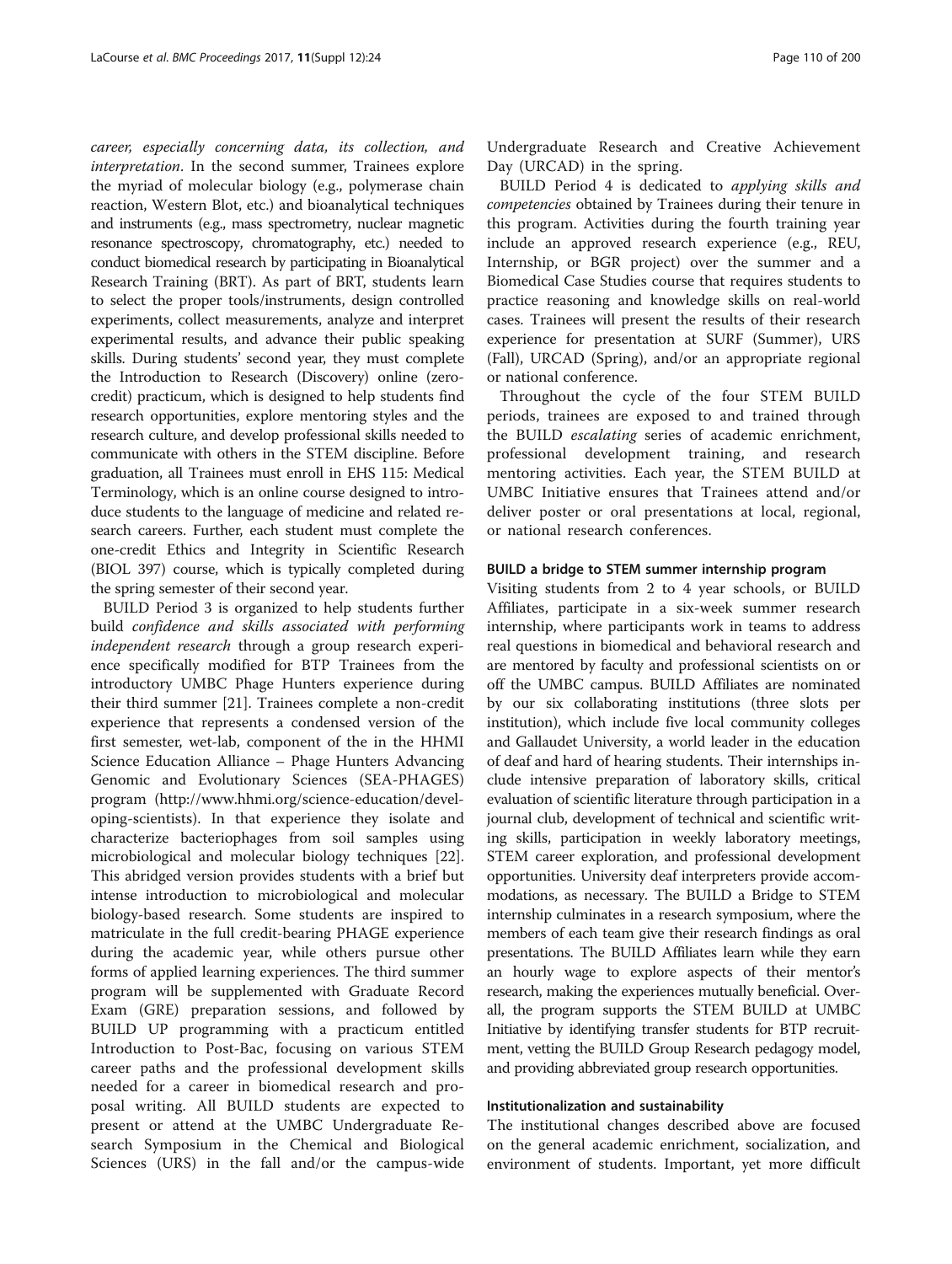tasks, are the training and mentoring in research aspects of a student's education. In STEM BUILD at UMBC, we are essentially promoting a "flipped" university, where the students' training, mentoring, and applied research experiences are infused and incorporated into the classroom as a replacement or supplement for the traditional internship or experience in a research laboratory.

STEM BUILD at UMBC involves the design and implementation of a strategically coordinated group of academic and research enrichment opportunities specifically engineered for Tier 2 students to be successful. At the heart of this proposal is an escalating series of BUILD Group Research (BGR) experiences (Table 2) to acclimate, inspire, and train students, who may never have the opportunity to work one-on-one with faculty mentors. BGR experiences are supplemented with sequential professional development, workshops, and training activities (i.e., BUILD a Bridge to Success, Introduction to a Research University, Introduction to Research (Discovery), and Introduction to the Post-Baccalaureate), a Biomedical Case Studies course, and a one-credit course in Ethics and Integrity in Scientific Research. This program is designed

Table 2 Escalating Series of BUILD Group Research Experiences

| Item                                                                                                                                                                                                       | Description                                                                                                                                                                                                                                                                                                                                                                                                                                       |  |
|------------------------------------------------------------------------------------------------------------------------------------------------------------------------------------------------------------|---------------------------------------------------------------------------------------------------------------------------------------------------------------------------------------------------------------------------------------------------------------------------------------------------------------------------------------------------------------------------------------------------------------------------------------------------|--|
|                                                                                                                                                                                                            |                                                                                                                                                                                                                                                                                                                                                                                                                                                   |  |
| Level 1: Establishing a strong foundation of basic skills<br>and academic enrichment                                                                                                                       |                                                                                                                                                                                                                                                                                                                                                                                                                                                   |  |
| <b>BUILD a Bridge to Success -</b> trainees learn from analyzing<br>and interpreting a published large data set.                                                                                           | A group research experience, where students formulate their own<br>research questions on a large metagenomics data set and analyze<br>and interpret the data (Microbiome Project). Students present findings<br>in an oral presentation presented to all BTP Trainees. Students also<br>engage in a journal club to read, interpret, and understand a j<br>ournal article.                                                                        |  |
| Level 2: Foundational skills needed for a research career, especially in<br>regards to data, its collection and interpretation                                                                             |                                                                                                                                                                                                                                                                                                                                                                                                                                                   |  |
| Bioanalytical Instrument Training - trainees are trained in<br>instrumental methods of analysis, interact with research mentors,<br>and develop projects that supplement numerous funded research projects | Through affinity research group-like projects, students will learn to<br>select the proper tools, collect measurements, and reduce them to<br>statistically meaningful results. This experience is an extension of the<br>Quantitative Reasoning Laboratory; in contrast, it uses projects<br>garnered from faculty laboratories that require the development<br>and/or application of bioanalytical methods and instrumentation.                 |  |
| Level 3: Confidence in performing independent research                                                                                                                                                     |                                                                                                                                                                                                                                                                                                                                                                                                                                                   |  |
| <b>PHAGES</b> - trainees experience authentic discovery - a<br>natural driver of learning                                                                                                                  | The well-documented HHMI-Science Education Alliance (SEA) Phage<br>Hunters Advancing Genomics and Evolutionary Science (PHAGES) is<br>used as an applied research experience. According to the HHMI-SEA<br>literature, PHAGES offers students:<br>• ownership of a project<br>• an opportunity to present, publish, and contribute to the scientific<br>community<br>• regular milestones to measure progress<br>• authentic scientific discovery |  |
| Level 4: Capstone implementation of skills and competencies                                                                                                                                                |                                                                                                                                                                                                                                                                                                                                                                                                                                                   |  |
| <b>BUILD Group Research (BGR)</b> - trainees, in groups, will work<br>with assigned faculty mentors on funded research projects                                                                            | Student groups with similar interests work with an approved mentor<br>on a project associated with the research of that faculty mentor.<br>The work is intended to be presented at local/national<br>meetings and published.<br>In lieu of the BGR, students may substitute an extended independent                                                                                                                                               |  |

for scalability, in that many components can be incorporated into the traditional academic core.

#### STEM Living and Learning Community (LLC)

A significant attribute of scholars programs is that they inherently provide the student with an identity or affiliation with a group (e.g., Meyerhoff Scholar). A similar effect in a scalable fashion is being obtained through the establishment of a STEM Living and Learning Community (LLC) at UMBC. The STEM LLC is a critical component of the BTP, as it is required for two of the three groups in the study. The STEM LLC encourages camaraderie among its residents, exposes them to students pursuing other STEM majors, expands perspectives, offers peer mentoring, encourages participation in applied learning experiences, develops leadership skills, fosters study groups participation, and fosters cultural/artistic appreciation. The 2007 National Study of Living-Learning Programs (NSLLP) found that participants in LLCs had a higher mean score in regard to feeling that they had a smoother academic and social transition to college, and felt a stronger sense of belonging [\[23](#page-10-0)]. These results confirm findings from many

research project in an approved faculty mentor laboratory.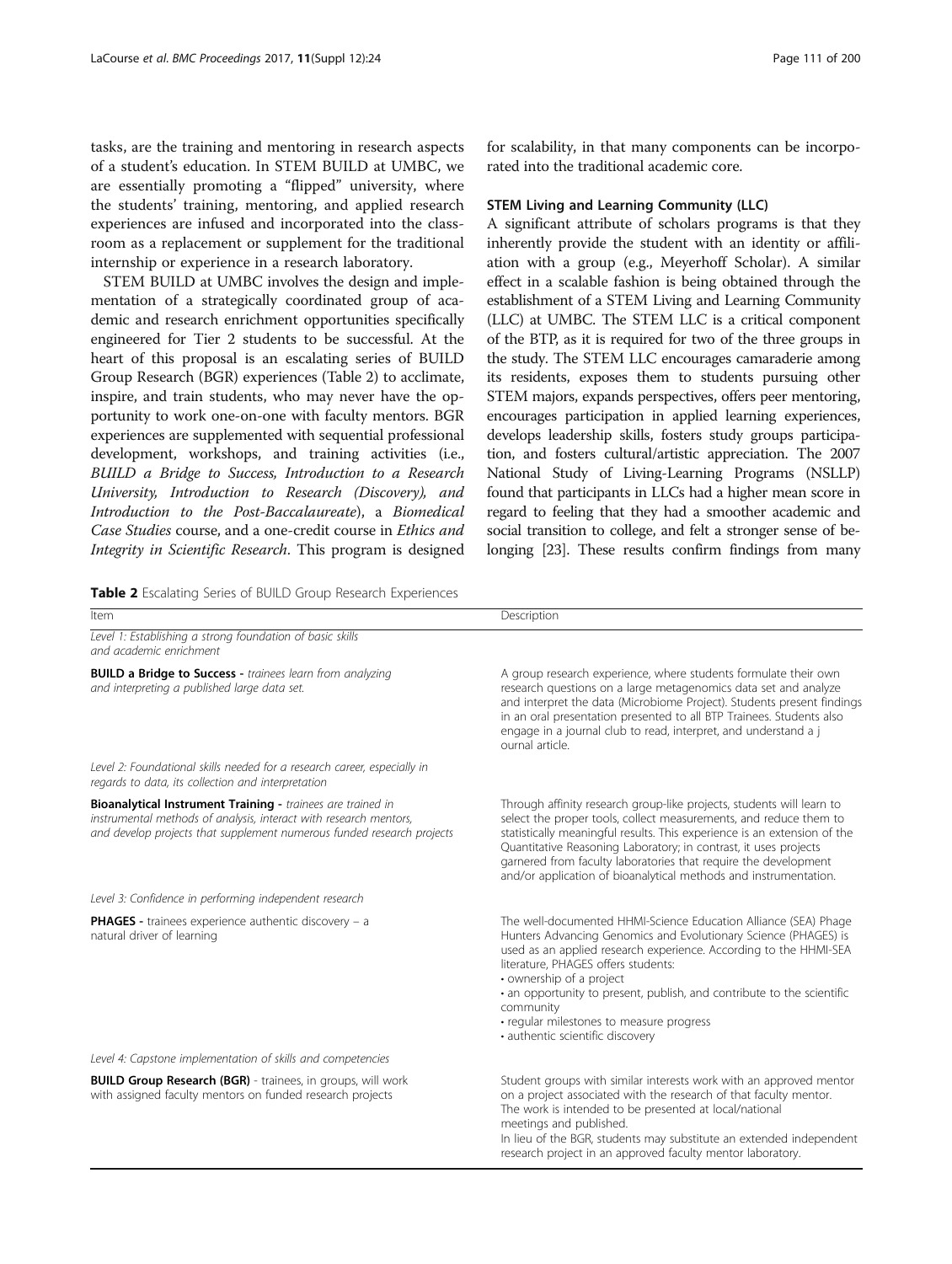studies related to LLCs and their enhancement of transition and retention. Specifically, LLC residents experience positive outcomes from faculty and peer interactions, support services, and community programming [\[24, 25\]](#page-10-0). Further, students living in LLCs have an easier college transition, higher academic performance and retention rates, increased academic self-confidence, and lower withdrawal and dismissal rates [[23](#page-10-0)–[26](#page-10-0)]. Most relevant are studies revealing that STEM LLCs promise to deepen students' commitment to a bachelor's degree in the STEM disciplines [\[23](#page-10-0), [27](#page-10-0)].

The STEM LLC opened in Fall 2015 as the tenth of a group of residential communities established and supported as collaborative projects of the Office of Student Affairs (Residential Life), the Provost's Office, and academic partners. While each community is unique, all have the same goal of fostering successful and engaged UMBC students. LLC programs provide experiences that extend from the classroom to the surrounding residential community.

As one of the largest LLC communities at UMBC, the STEM LLC structured activities are enhanced by the involvement of the BTP Peer Mentors, a group of high achieving undergraduates hired and trained to provide academic program support in the STEM LLC and other areas. The BTP Peer Mentors serve as residence-hall based tutors and facilitate study groups, which help STEM LLC residents (to include BTP Trainees) better master course materials by regularly sharing information, knowledge, and expertise about a course in which they are all enrolled. This environment assists students in learning the material in a deeper, more meaningful way. Peer Mentors maintain regular evening hours in the STEM LLC to support student learning by generating good questions, preparing for exams, and clarifying common misunderstandings with course material. Also, the BTP Trainees and other STEM LLC residents form a student advisory board to plan activities focused on STEM. This student involvement develops trainee leadership skills and ensures that students are excited about the opportunities for fellowship and learning that they plan. BTP Trainees and STEM LLC Residents also learn to use available resources at UMBC to monitor their own progress toward STEM degrees, graduate school acceptance, and preparedness for careers in biomedical and behavioral research.

#### Developing faculty

Faculty Needs Assessment – The Faculty Development Center (FDC), which is supported by the Provost to provide numerous services and resources to support teaching roles at UMBC, conducted a needs assessment among UMBC faculty involved in the STEM foundation courses and research courses for BTP Trainees. After the FDC Staff first facilitated focus groups of selected faculty asking them about specific needs, the collected

data were used to create a template to gather data from all faculty teaching foundational STEM courses or proposed research courses at UMBC (e.g., available and needed resources, program, and training). The template documented current practices, areas of programmatic need and targeted improvement (with data-driven rationale), and available and needed resources. The template was analyzed for areas of convergence/divergence. The results are summarized as follows:

- A significant majority of faculty used active learning techniques (e.g., class discussion, real-life problems, and small group work) in all or most of their classes and less likely to use other active learning techniques (e.g., laboratory learning/field learning, reflective writing, and clickers/electronic feedback in class) in all or most of their classes.
- Faculty reported feeling extremely or very confident at academic-oriented tasks, such as setting learning goals, selecting reading materials, designing assignments, planning class activities, and engaging students in learning, but fewer faculty reported feeling extremely or very confident in their abilities to promote student collaboration and address sensitive issues in ways that help students to deal with them maturely.
- In terms of mentorship, faculty reported feeling extremely or very skilled at helping mentees develop strategies to meet goals, building mentees' confidence, and establishing a relationship based on trust. Fewer faculty reported feeling extremely or very skilled at taking into account the biases and prejudices the mentor may bring to the mentor/ mentee relationship and/or discussing diversity issues.
- Faculty strongly agreed or agreed that students can substantially change how much science ability they have and substantially change how much math ability they have. Fewer faculty strongly agreed or agreed that instructors can substantially change how much science ability students have and/or substantially change how much math ability students have.

Based on results from the Faculty Needs Assessment for UMBC faculty, FDC services were integrated into the support of the BUILD project by providing a specialized training program.

Faculty Training Program for Teaching BTP Trainees – A specialized Training Program consists of orientation activities, ongoing workshops and one-on-one support to individual faculty. The training program, beginning with the orientation, provides a mechanism for changing departmental cultures and practices. This mechanism not only impacts the students under the BUILD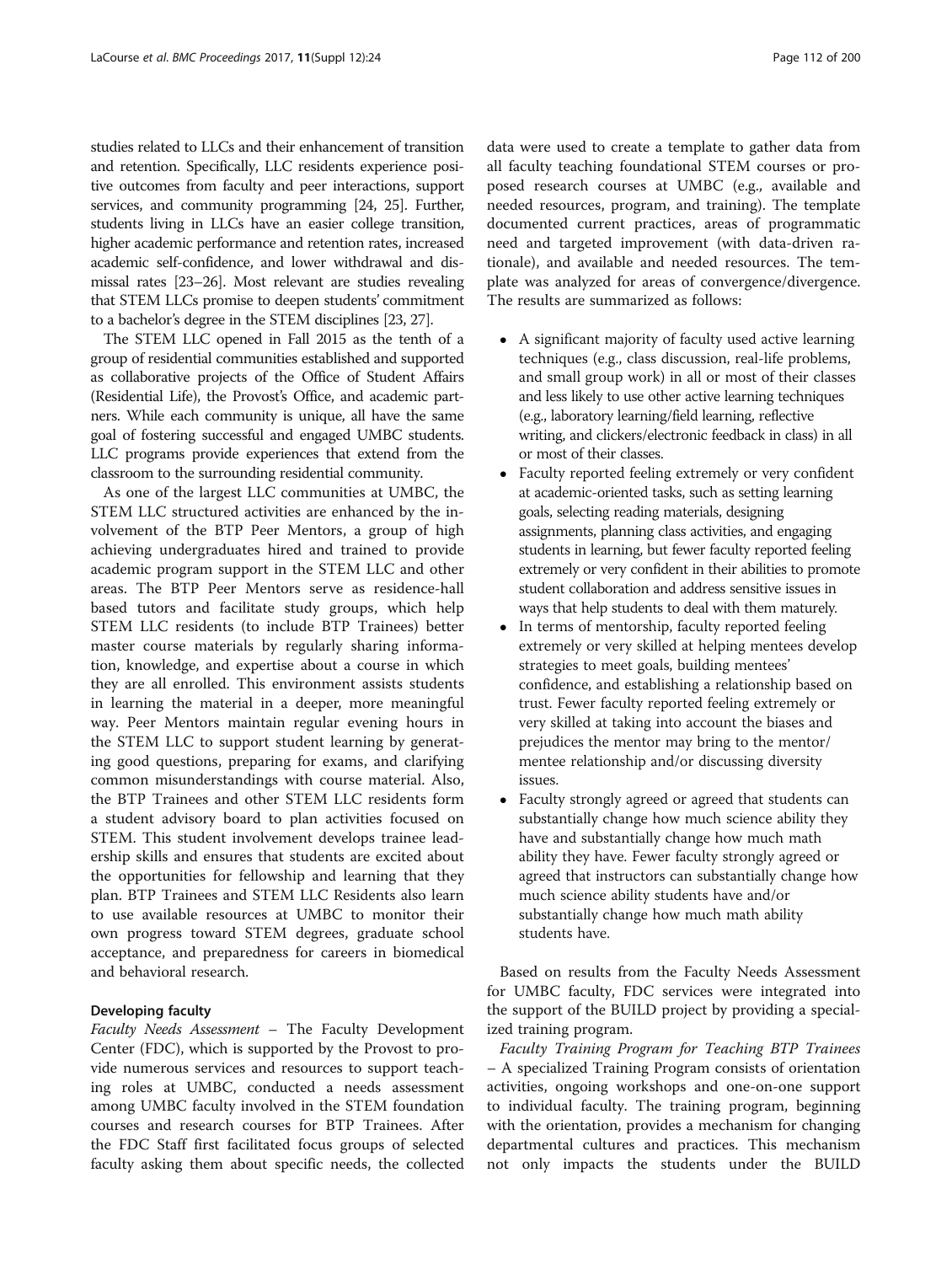initiative, but promises sustained institutional change going forward. The FDC collaborated with departments offering STEM foundation courses and research courses to design an ongoing series of workshops. The FDC engaged department chairs in crafting aspects of the workshops to maximize their impact. The workshops engage faculty in ideas and activities designed to create classroom and departmental environments most conducive to fostering student feelings of inclusion and self-efficacy, thus increasing their chances for success. Specific topics include training related to implicit bias, cultural competency, stereotype threat, as well as the latest work on the most effective pedagogical practices to promote student learning [\[28](#page-10-0)–[30](#page-10-0)]. For example, pedagogical practices that are especially relevant for teaching at-risk students include cooperative learning [\[31](#page-10-0), [32](#page-10-0)] and team-based learning strategies [[33](#page-10-0)]. These approaches build in clear expectations for student work, foster the development of students' individual responsibility for learning, provide group support and require group accountability, and build students' selfefficacy. To provide sustained one-on-one support, faculty who teach in the foundational and research courses that include BTP Trainees were encouraged to invite FDC staff or faculty colleagues trained to provide constructive feedback by observing several class sessions. In addition, faculty had the option to request that the FDC collect midterm feedback to determine how students are experiencing the class in time to make needed corrections before the end of semester. The Training Program is being sustained by an ongoing new certificate program, named Active Learning, Inquiry Teaching (ALIT), designed to support faculty in adopting active learning pedagogical approaches that foster the development of their students as scientists and lead to their academic success [[28, 34](#page-10-0)]. These approaches, informed by the research on learning, help faculty provide all students with deliberate practice in the skills and habits of mind necessary for learning, inquiry, and research. This program is open to all faculty who teach courses in the College of Natural and Mathematical Sciences and the College of Engineering and Informational Technology and is supported by the Colleges, the FDC, and the NIH-funded STEM BUILD at UMBC Initiative. ALIT Program completers receive certificates, letters sent to their chairs and Deans for purposes of promotion or tenure, and professional development stipends of \$500 each. The requirements for the two-year certificate program, which are available in detail at [https://fdc.umbc.edu/active-learning-inquiry-teaching](https://fdc.umbc.edu/active-learning-inquiry-teaching-certificate-program/)[certificate-program/,](https://fdc.umbc.edu/active-learning-inquiry-teaching-certificate-program/) include:

 Attendance at a minimum of eight programs during the first year and four programs during the second year, including a kickoff mini-retreat,

- Participation in the first or second year in a class observation cycle with the FDC,
- Participation in the first year in the FDC's Classroom Assessment for Teaching And Learning, or CATALyst Process for gathering course midterm feedback,
- Completion of reflective surveys on teaching practices provided by the FDC at the beginning and end of each program year, and
- Help with facilitation of sessions at the retreat or other FDC second-year programming.

From the onset, the goal of STEM BUILD at UMBC has been to elucidate effective practices that promote STEM student success that can be scaled to many students. As noted above, UMBC through the STEM BUILD at UMBC initiative is in the process of institutionalizing many of its central components. The overall impact of faculty professional development on departmental practice and culture is being monitored through faculty surveys and the Coordination & Evaluation Center (CEC) of the NIH BUILD partnership.

#### Collaborations and pipeline partnerships

STEM BUILD at UMBC benefits from UMBC's leverage of existing relationships with its five top feeder community colleges (Anne Arundel Community College, Community College of Baltimore County, Howard Community College, Montgomery College, and Prince George's Community College), the University of Maryland, School of Medicine (UMSOM), and Gallaudet University. Using an approach termed Collateral Synergies to improve student success for a broad range of students, these seven institutions agreed to participate in STEM BUILD as collaborators, not paid partner sub-awardees, as part of an ongoing "inclusive alliance" with UMBC to support student success. As previously mentioned, our community college collaborators along with Gallaudet University support the BUILD a Bridge to STEM Summer Internship and are encouraged to promote the BTP to Associate's Degree awardees who plan to transfer to UMBC. The UMSOM collaboration, which is evolving, epitomizes the NIH BUILD program goals to inspire students to pursue post-baccalaureate careers in biomedical and behavioral research. In addition to helping with career exploration, planning, and advisement for those interested in medical careers, UMSOM will assist in course development and provide applied research opportunities for select BTP Trainees.

#### Site level evaluation design Evaluation aims

The STEM BUILD program evaluation is based upon the comprehensive approach used with UMBC's Meyerhoff Program [[6, 10](#page-10-0)]. The key aims are to: 1)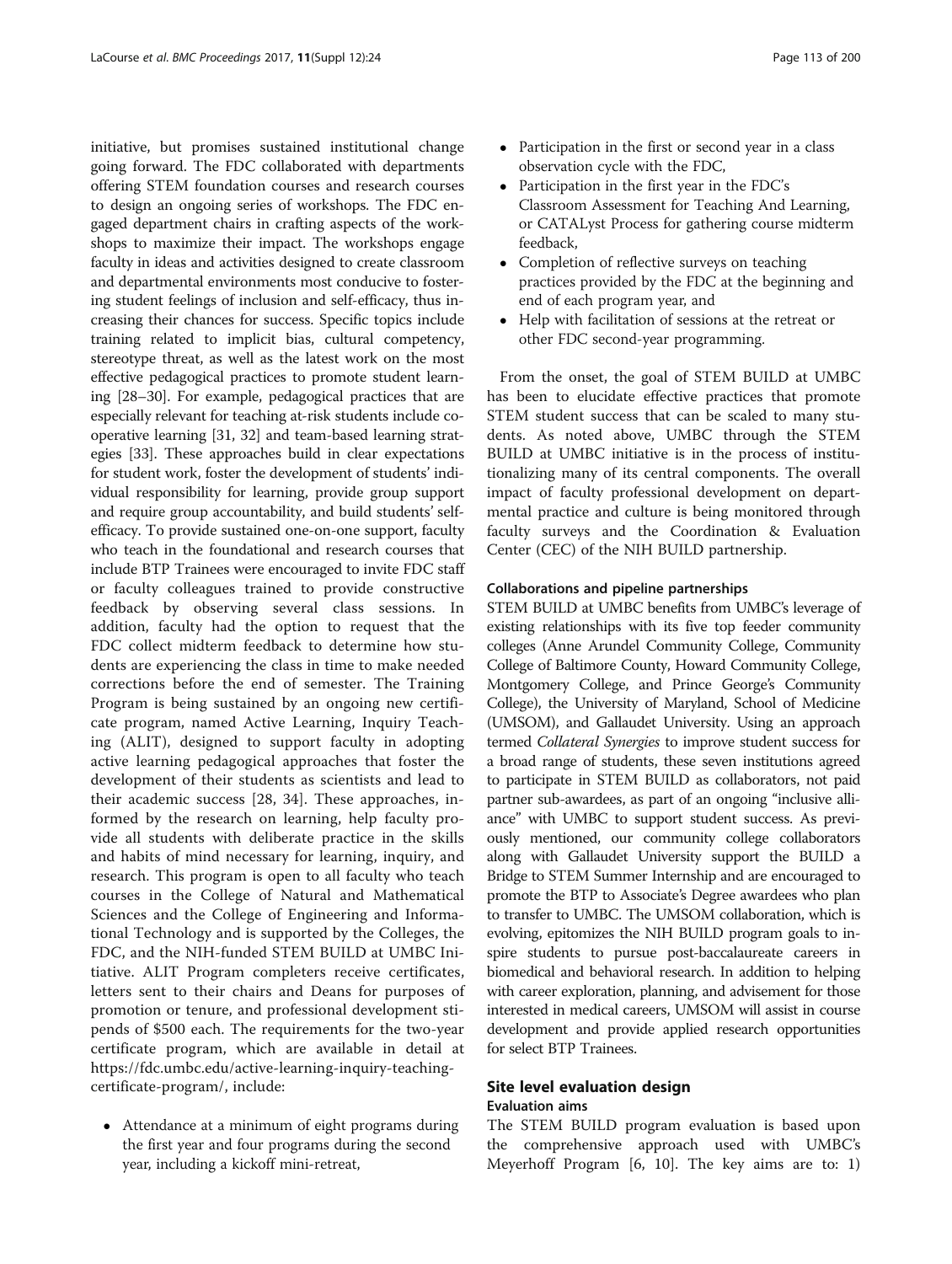conduct rigorous analyses to examine the added value of the BUILD program, by comparing primary academic outcomes of BUILD students to comparison sample students; 2) examine the extent to which theory-based STEM success predictor variables are related to BUILD student academic outcomes, and also compare BUILD students with comparison samples on these measures; and 3) provide formative assessment information to the BUILD Program leadership related to aspects of the BUILD intervention components.

#### Key features of the evaluation

The primary study design is a controlled trial, with students being randomly assigned to BTP, LLC and control conditions. Additional comparison samples include an historical comparison sample of comparable students based on propensity score matching and students at peer institutions. Primary academic outcome measures include retention in a STEM discipline and overall and STEM-specific GPA. Key theory-based psychosocial variables assessed (Hallmarks of Success) include research participation, research self-efficacy, and identity as a scientist. Baseline and yearly spring semester surveys are being used to obtain the psychosocial measures. Demographic and pre-college academic variables will be included in statistical analyses. The design also includes a focus on faculty and institutional level outcomes and use of focus groups, interviews and surveys as formative evaluation tools to enhance program development and effectiveness.

#### Conclusion: contributions and challenges

STEM BUILD at UMBC brings together years of experience with preparing underrepresented groups for STEM careers, the lessons learned from numerous studies and programs, a reputation for on campus culture change, and evolving new partnerships with regional colleges and feeder schools. We are "building" a scholarly community with the help of the NIH-funded BUILD program. We represent a bold approach, in that a change in faculty mindset and institutional culture will need to occur to achieve the desired goal of providing the opportunity for all STEM students to experience the opportunities and advantages of a scholar program. The grand vision is to eventually incorporate as much of this program activity into the academic core of standard pathways to a STEM degree. That is why we have tailored this program to:

- Exploit the existing and strategic infrastructure of the university, whenever possible,
- Develop/redesign courses that complement and can be incorporated into the standard academic core that have the attribute of scalability,
- Add supplemental instruction as add-ons to existing courses to decrease course burdens on students,
- Establish a STEM Living Learning Community that is sustainable, and
- Explore and test BUILD Group Research as a means to reach the many students who are shut out of the traditional one-on-one applied learning experiences.

The purpose of this document is to provide a vision/ scaffold on which to build a foundation with the potential to provide a significant number of students with a scholar-like experience as part of their academic program. New courses, supplemental instruction, a STEM Living Learning Community, and BUILD Group Research experiences are all scalable and sustainable (through resource allocations) if these interventions are confirmed to have a significant impact on student success by the Randomized Control Trial (RCT). Faculty buy-in is dependent on this same data and the will of the institution to support change.

The STEM BUILD at UMBC initiative is beginning to make a significant impact to the learning infrastructure for STEM students. Institutionally, the depth of experience and expertise in regard to traditional "high touch and high expense" scholars programs is significant. STEM BUILD at UMBC is attempting to improve the performance of students in the central portion of the academic performance curve by working with promising students who lie below the accepted standards for entrance into scholars' programs. The challenge is that the inherent expertise, pressure from Trainees, and expectations of external purveyors continuously pulls in the direction of transforming the BUILD Training Program into a scholars program. It is imperative that these biases be overcome if we are to live up to our motto of "Think 500, not 50!" to fulfill both the needs of our nation in producing a million more STEM professionals and the dreams of students to become practicing scientists.

#### Acknowledgements

The authors kindly acknowledge the efforts and consultations of Jacinta Kelly, Michelle Bulger, and numerous other staff and faculty members that contributed to the original vision of STEM BUILD at UMBC. We deeply appreciate the continued support from numerous units and departments that collaborate with STEM BUILD to facilitate its success, especially the Faculty Development Center with Linda Hodges, Kerrie Kephart, and Jennifer Harris.

#### Funding

Work reported in this publication was supported by the National Institutes of Health Common Fund and Office of Scientific Workforce Diversity (USA). Publication of this article was funded by the CEC awards U54GM119024 and U54GM119024-03:S1 administered by the National Institute of General Medical Sciences (NIGMS). Work in this publication specifically for STEM BUILD at UMBC initiative was supported by NIGMS under three linked awards 8TL4GM118989, 8UL1GM118988, and 8RL5GM118987. The work is solely the responsibility of the authors and does not necessarily represent the official view of the National Institutes of Health.